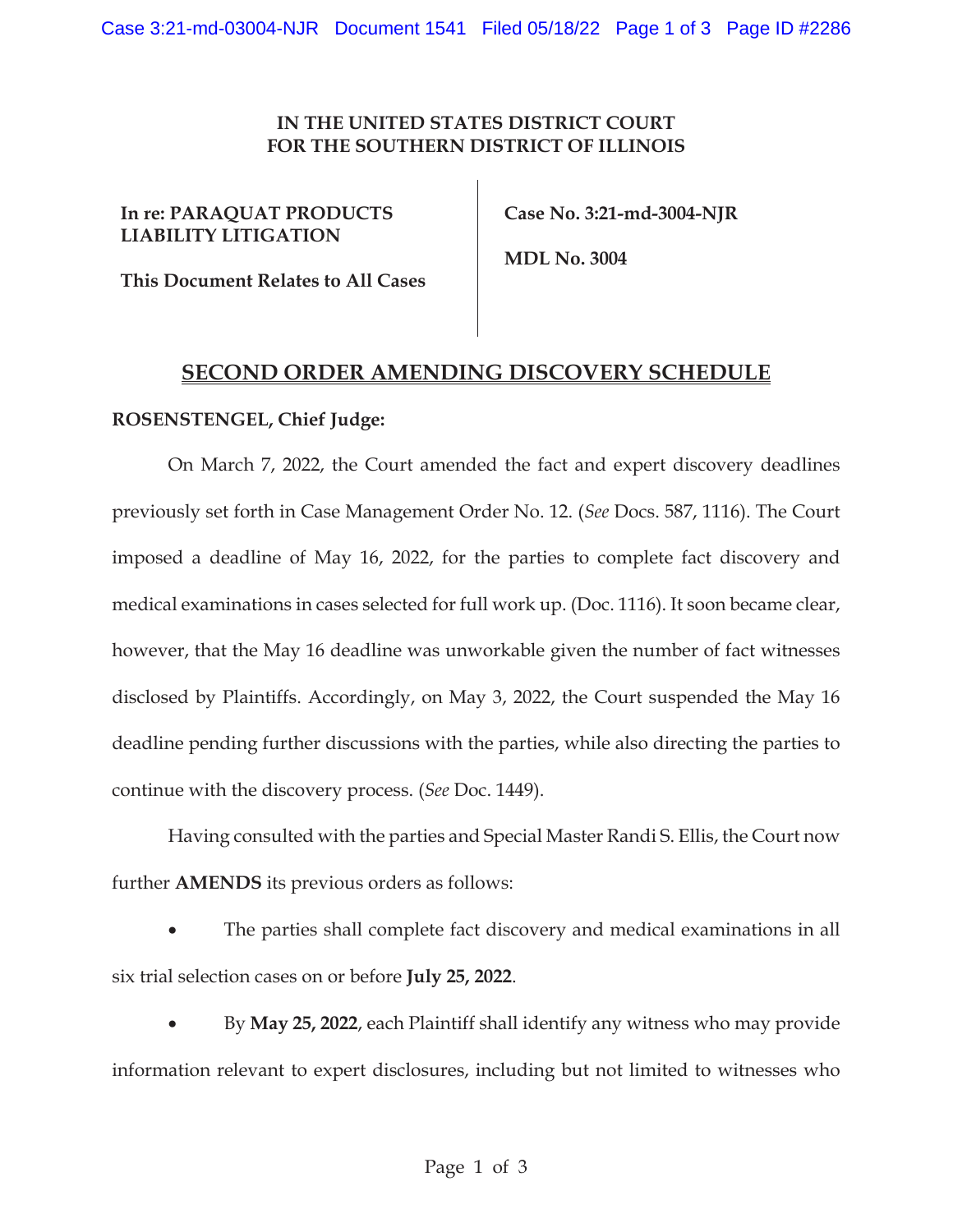may have information relevant to Plaintiff's Paraquat purchase, sale, exposure, use, and/or location where exposure took place, or Plaintiff's economic damages. Defendants may take a deposition of any such witness. To the extent Defendants seek to depose a witness relevant to expert disclosures who is not disclosed by Plaintiffs pursuant to this paragraph, Defendants may do so, but they may not depose more than three such witnesses per Plaintiff at this time, unless good cause is shown. Any deposition taken of a witness identified by either side pursuant to this paragraph shall be limited to three hours (unless good cause is shown that additional time is needed) and completed **by July 25, 2022**.

• The Court grants Defendants the ability to depose up to three non-economic fact witnesses. Any deposition taken pursuant to this paragraph shall be limited to three hours (unless good cause is shown that additional time is needed) and completed **by July 25, 2022**.

x The parties are limited to one deposition of a treating physician (*i.e.*, medical witness) involved in Plaintiff's care and treatment. By **May 25, 2022,** each Plaintiff shall identify and inform Defendants of their selection. If Defendants do not agree with Plaintiff's selection, they may request an additional medical deposition. The Special Master may grant such request upon a showing of good cause. Each medical witness deposition shall be limited to three hours total (unless good cause is shown that additional time is needed), split equally between the parties, and completed **by July 25, 2022**.

• Defendants may undertake an independent medical examination (IME) of